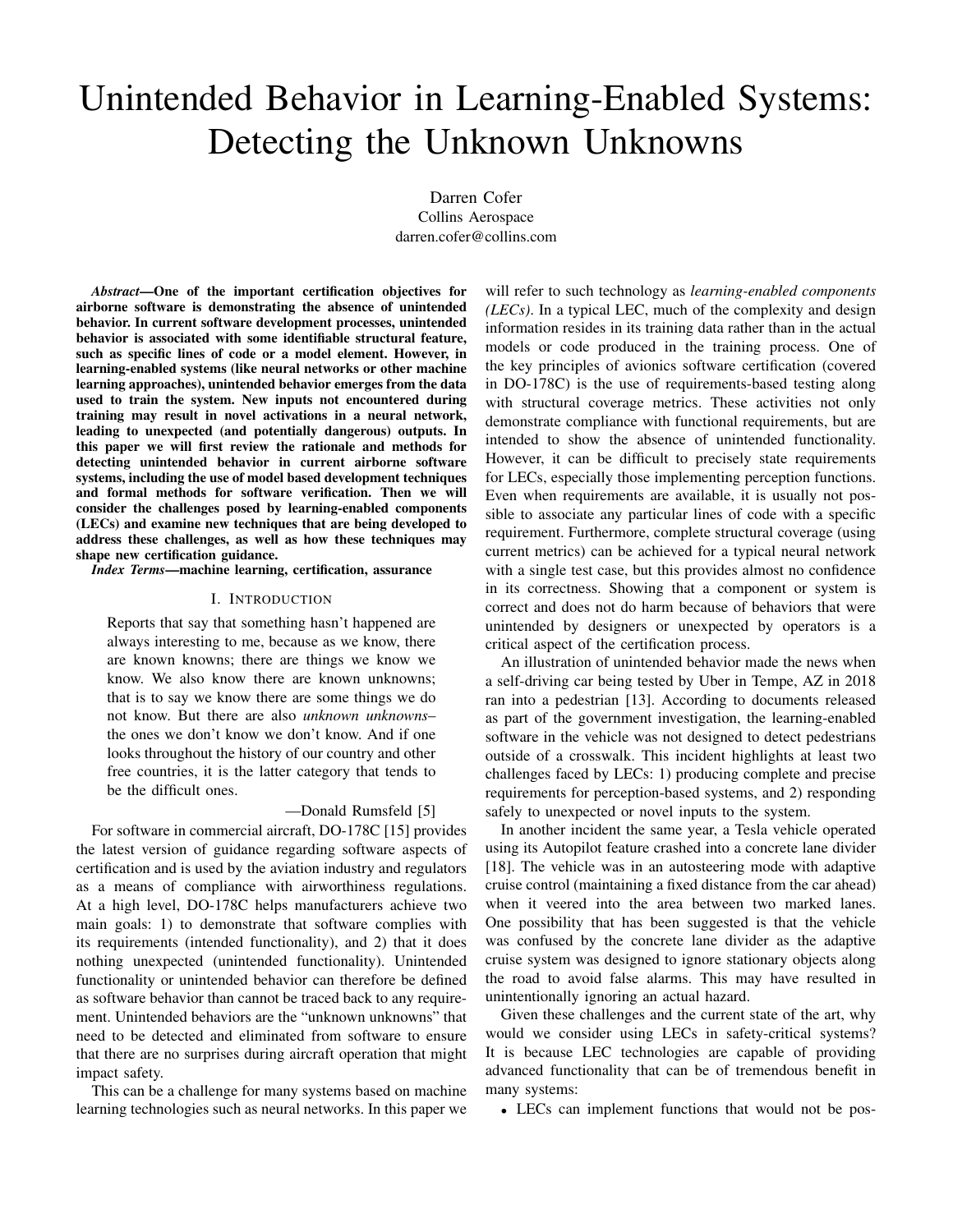sible with traditional methods. Perception functions for rapid identification and classification of objects in images can be implemented by deep neural networks. Complex highly non-linear functions that may not even have a closed-form solution can be learned from easily produced simulation data.

- LECs can provide reduced computation time for complex functions, leveraging parallelism in GPUs or FPGAs. They can be used to replace large table lookups, dramatically reducing memory requirements on resourceconstrained platforms.
- LECs can learn from new data gathered during operation to continuously improve performance and adapt to new situations. Note, however, that in this paper we are limiting the scope to systems that are trained offline.

The challenge now for manufacturers and regulators is to determine how can we provide safety assurance for LECs that is comparable to systems built using traditional technologies.

This paper provides a summary of the current situation with regard to certification of LECs, focusing on unintended behavior. In section II we describe what certification standards require now for detecting and eliminating unintended behavior in commercial airplane software. In section III we consider the ways in which current methods are incompatible with LECs. Section IV describes new methods and technologies that may help address this problem. In section V we summarize recent activity to develop new certification guidance specifically for LECs.

## II. CURRENT CERTIFICATION GUIDANCE

In this section we provide an overview of current certification guidance for assuring the correctness of aircraft software.

## *A. DO-178C*

The development process described in DO-178C begins with system requirements that have been allocated to software for implementation. These system requirements are subsequently refined into high-level requirements, low-level requirements, and software architecture, from which source code is produced and ultimately compiled into executable object code.

According to DO-178C, the purpose of software verification is to detect errors that may have been introduced during software development. More specifically, the software verification process must verify that "the Executable Object Code satisfies the software requirements (that is, intended function), and provides confidence in the absence of unintended functionality." (sec. 6.1.d).

Software verification activities in DO-178C center on requirements-based testing. *Coverage* refers to the extent to which a verification activity satisfies its objectives. Two specific measures of test coverage required in DO-178C are *requirements coverage* and *structural coverage*.

Requirements coverage analysis determines how well the requirements-based testing verified the implementation of the software requirements (section 6.4.4.1), and establishes traceability between the software requirements and the test cases. Requirements coverage analysis should show that test cases exist for each software requirement, and that the test cases satisfy the criteria for normal and robustness (abnormal range inputs) testing.

Verification that provides complete requirements coverage is not necessarily a thorough test of the software. For example:

- The software requirements and the design description may not accurately specify all of the behavior in the executable object code.
- The software requirements may be too abstract and do not ensure that all the behaviors implemented in the source code are tested.

Structural coverage analysis determines how much of the code structure was not executed by the requirements-based tests (6.4.4.2), and establishes traceability between the code structure and the test cases. Three different coverage metrics are defined, with the more rigorous metrics applied to code that is more safety-critical: 1) statement coverage, 2) decision (or branch) coverage, and 3) modified condition/decision coverage. These are all based on assessing the control flow among statements in the source code, including the logical expressions that govern that flow. An excellent tutorial on structural coverage in DO-178 can be found in [8]

DO-248C, *Supporting Information for DO-178C and DO-278A* [16], provides further rationale for structural coverage analysis. FAQ #43 states that structural coverage analysis (and associated resolution of coverage shortcomings) are intended to:

- Show that the code structure was verified to the degree required for the applicable software criticality level.
- Establish the thoroughness of requirements-based testing.
- Support demonstration of the absence of unintended functions.

The FAQ observes that requirements-based testing alone cannot completely verify the absence of unintended functionality. This is because code that is implemented without being linked to requirements may not be exercised by requirementsbased tests, and this code could result in unintended functionality. Structural coverage analysis was added to address this problem. If requirements-based testing shows that all intended functions are properly implemented, and if structural coverage analysis shows that all existing code is reachable and adequately tested, these two together provide a greater level of confidence that there is no unintended functionality.

## *B. DO-331*

Guidance for model-based software development is provided in DO-331 [17], *Model-Based Development and Verification Supplement to DO-178C and DO-278A*.

It is common in model-based development (MBD) processes for source code to be generated directly from a design model that corresponds to traditional low-level software requirements. MBD processes introduce a new concern related to unintended behavior. Model elements implementing unintended behavior could inadvertently make it into the design model and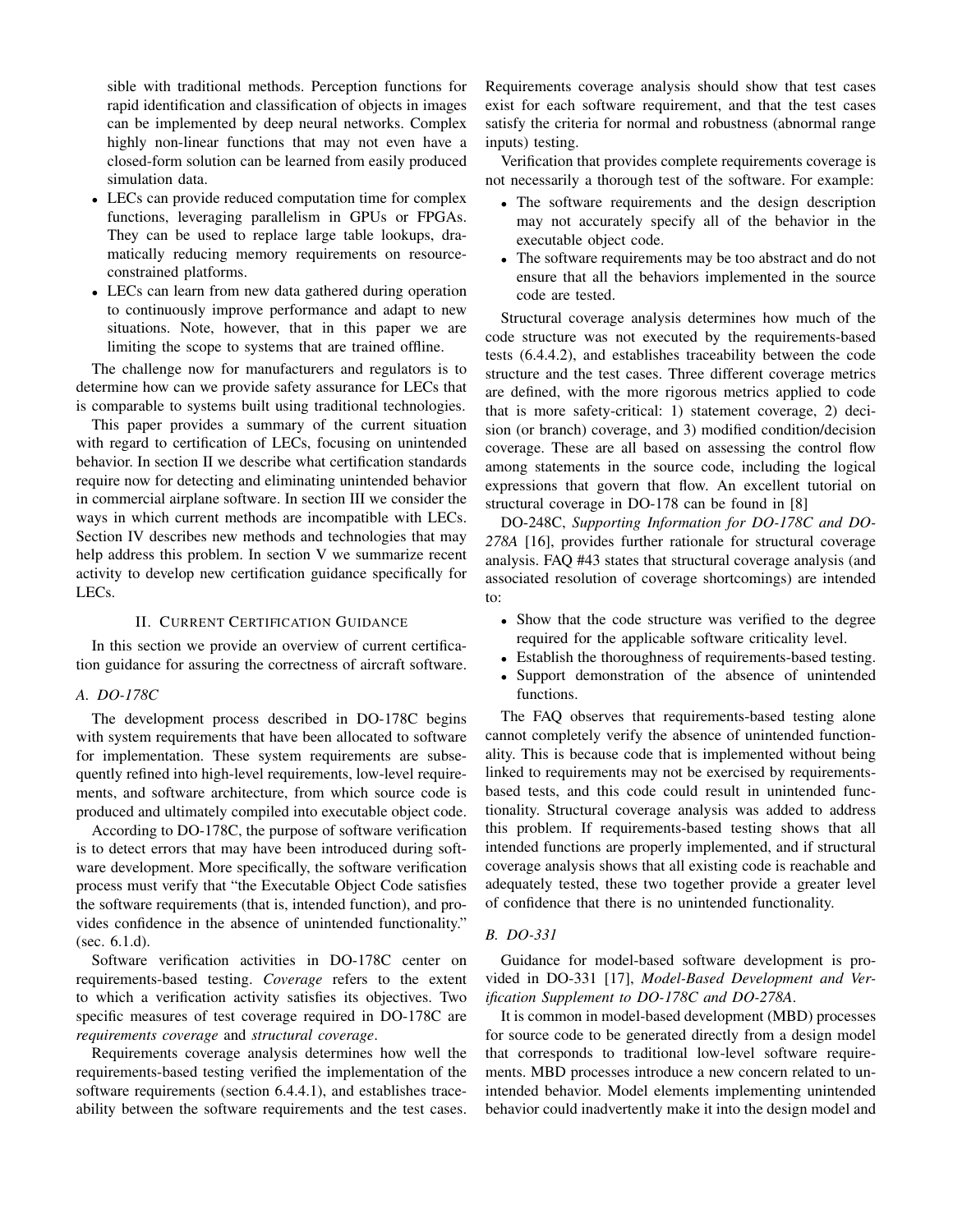subsequently result in source code through the code generation process. Such code may not be detected by structural coverage testing because it traces to a model element that is now part of the low-level requirements (i.e., the corresponding code is exercised by a requirements-based test case).

For this reason, DO-331 introduced new objectives for model coverage analysis (MB.6.7) showing that all model elements have been exercised by requirements-based model verification activities. To facilitate this analysis, every model must have identified requirements from which the model was developed (MB.1.6.1).

Model coverage analysis is defined as an analysis that determines which requirements expressed by a design model were not exercised by verification based on the requirements from which the model was developed. The stated purpose is to support the detection of unintended behavior in the design model.

Coverage of the requirements from which the model was developed must be achieved by the requirements-based verification cases. Model coverage analysis is different from structural coverage analysis and therefore model coverage analysis does not eliminate the need to achieve the objectives of structural coverage analysis per DO-178C section 6.4.4.2.

## *C. DO-333*

Guidance for the use of formal methods in the certification process is provided in DO-333, *Formal Methods Supplement to DO-178C and DO-278A*. This document describes how mathematical analysis tools based on formal logic can be used to satisfy verification objectives. It includes provisions for performing coverage analysis when using formal methods.

Requirements coverage is essentially unchanged from DO-178C in that applicants must demonstrate that all requirements have been verified by formal analysis, and establish traceability between the software requirements and the verification cases. The need for structural coverage analysis, however, is based on the impracticality of achieving exhaustive testing and the consequent need to establish metrics to ensure that the testing performed is rigorous and sufficient. Unlike testing, the use of formal methods may provide an exhaustive assessment of the software. However, additional activities are required to achieve comparable coverage analysis.

The additional activities are intended to show that the software requirements are complete and precisely specified, that the analysis itself is complete (corresponding to a mathematical proof), and that all assumptions in the analysis have been justified.

Formal analysis can show that there are no inputs to the system that result in incorrect or unintended behaviors. However, this does not demonstrate the absence of extraneous code — it just shows that such code cannot impact the observable software behavior. Additional activities (analyses or reviews) must be performed to detect unintended dataflow relationships in the software, and to detect unreachable or deactivated code.

## III. CHALLENGES PRESENTED BY LECS

LECs present unique challenges that may be barriers to the use of traditional, model-based, or formal methods guidance currently defined in DO-178C and its supplements. Fundamentally, this is due to the reliance on requirements-based testing (or verification) and structural coverage metrics, as described in the previous section.

It should be obvious that requirements-based testing requires requirements. Clearly stated requirements are also a necessary part of MBD and formal methods development and verification processes. However, the ability to implement complex functionality by learning from data in the absence of clear requirements and to generalize when faced with new data is actually a strength of machine learning. It may be possible and necessary to retroactively add high-level functional requirements to LEC designs, but this is often not the usual starting point.

Even when requirements are available, it is still difficult to determine whether enough testing has been performed to provide a complete assessment of an LEC design and provide confidence in the absence of unintended behaviors.

Structural coverage metrics were constructed with the understanding that much of the complexity of traditional software is manifested in the logical decisions that are being implemented. This logic should be traceable to specific software requirements. When requirements-based tests fail to exercise part of the software logic as revealed by structural coverage metrics, it is reasonable to conclude that something is amiss (either a missing requirement or some unintended function).

Since neural networks do not primarily implement logical decisions, structural coverage can usually be achieved with one test case (or possibly a small number of them). Individual lines of code in the software representation of a neural network do not represent design choices that implement specific requirements. Therefore, current structural coverage metrics are not helpful in identifying unintended behaviors.

Software testing remains a critical challenge for machine learning systems and new approaches will be needed to take the place of traditional assurance methods. An excellent summary of the current state is provided in [12]. Some of the relevant additional challenges include:

- Missing test oracles. Automated oracles defining the correct outputs of LECs are typically not available and great effort must be dedicated to manually labeling of test data.
- Infeasibility of complete testing. LECs typically must deal with large amounts of data and testing is rarely able to cover all valid combinations of inputs. Neuron coverage metrics inspired by traditional structural coverage metrics have been shown to miss erroneous behaviors. Test suites providing complete neuron coverage do not identify networks that are vulnerable to trivial adversarial attacks. Extensions looking at neuron interactions or boundary values can be limited by scalability.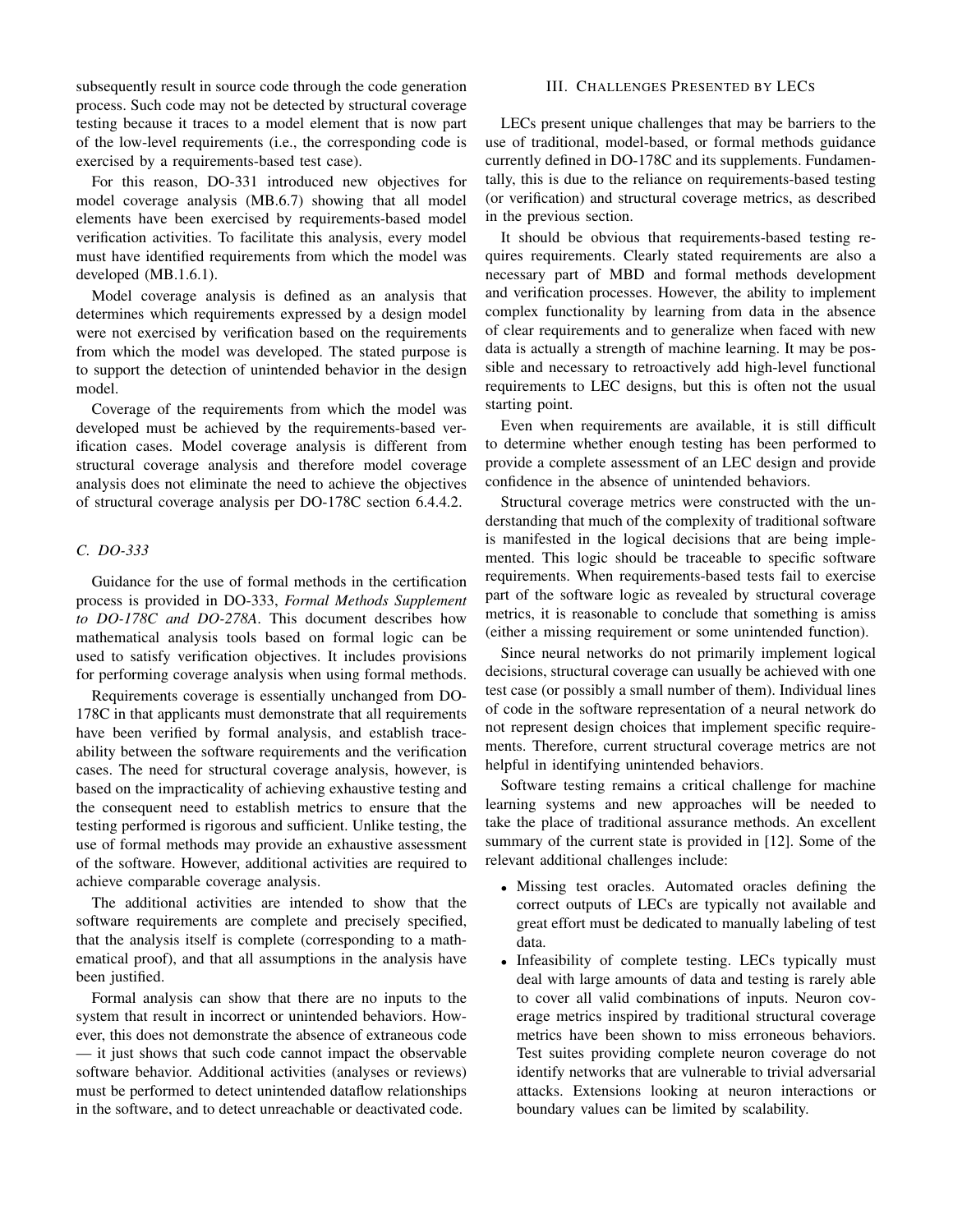- Quality of test datasets. Good LEC training requires a large dataset, but effective testing must be done with yet another large and independent dataset. Creating or deriving high-quality test datasets remains a challenge.
- Vulnerability to adversaries. LECs have been shown to be vulnerable to attacks where small input modifications lead to misclassifications or significant loss of accuracy. In some cases, the adversarial inputs demonstrated are unrealistic (setting specfic pixel values in an image) and could be ruled out as sufficiently improbable. Useful test cases must be able to expose these vulnerabilities yet still be realistic for the input domain.
- Evaluating robustness. Small changes in LEC inputs may result in large changes in its outputs, and it is difficult to generate useful test data to measure how well the system tolerates noise.

Before moving on, let us consider feedback control systems and whether their structure and implementation provide a precedent for addressing LEC assurance concerns. Feedback control is used in safety-critical aviation systems and is obviously certified using current guidance and processes. Perhaps the same approach or something analogous can be used for LECs.

A typical control system can be described by the equation  $\dot{x} = Ax + Bu$ , where x is the state vector for the system and  $u$  is a vector of inputs. This equation for  $\dot{x}$  describes the system dynamics, computing the derivative for each state element based on the current state and inputs. The linear algebra computations involved bear some similarity to the computations performed in a neural network inference model (ignoring the activation functions in the neural net). We might say that there is no real traceability between particular entries in the  $A$  and  $B$  matrices and the system requirements, and that a neural network should be no more or less challenging from an assurance standpoint.

However, there are two important differences:

- For a typical aircraft feedback control system the matrices may have tens of entries, but a typical neural network (trained to perform a perception task) may include millions of weights.
- While the entries in the control system matrix may not trace directly to requirements, their specific values are determined by an extremely well-understood theoretical framework, and the control characteristics implemented using that framework definitely trace to the system requirements.

In conclusion, LECs and their software implementations break many of the assumptions that are the basis for current certification processes. In particular, the design intent cannot be inferred from an examination of an LEC model or its software implementation.

## IV. NEW ASSURANCE APPROACHES FOR LECS

LEC assurance for safety-critical applications in an active area of research. New approaches are being developed and demonstrated, including the use of formal methods for LEC verification, new testing methods and coverage metrics, and architectural mitigations using run-time monitoring.

New formal methods tools are in development that permit mathematical analysis of neural network models. These are currently limited by scale and the need to precisely define requirements for analysis, but they are making rapid progress and have been used to prove critical robustness properties for real systems.

A recent example is the Marabou framework for verifying deep neural networks [11]. Marabou combines an SMT (satisfiability modulo theories) solver with a custom linear programming engine to answer queries about neural network properties. It can handle networks with piecewise linear activation functions (such as rectified linear units, or ReLUs) and topologies including fully-connected feed-foreword and convolutional neural networks. Marabou performs high-level reasoning on the network to reduce the search space and also supports parallel execution to further enhance scalability. Marabou accepts multiple input formats, including protocol buffer files generated by the TensorFlow framework.

Marabou's predecessor (Reluplex) was used to successfully analyze and prove behavioral properties about the ACAS-Xu collision avoidance system for unmanned air vehicles [10]. In this system, a 2GB lookup table was reimplemented as 45 neural networks, occupying a total of 3MB. Safety properties of these neural networks were verified using Reluplex.

LECs implementing perception functions are still beyond the reach of formal verification tools due to their size (millions of neurons and weights) and lack of precise requirements.

New testing methods are being developed for neural networks and other LECs. An important aspect of this work is defining new coverage metrics that can be used to improve the completeness of testing and increase confidence in the absence of unintended behaviors.

A new approach to test generation based on manifold space techniques is described in [2]. A manifold is a topological space that is locally Euclidean, like the surface of the earth, allowing us to reason about nearby points in a straightforward way even though the actual space is quite complex. The approach is based on the premise that patterns in a large input data space can be effectively captured in a smaller manifold space, from which similar yet novel test cases can be sampled and generated. Tools exist to learn and capture this manifold space, and a search technique is applied to efficiently find fault-revealing inputs. Experiments show that this approach enables generation of thousands of realistic yet fault-revealing test cases efficiently even for well-trained models. This approach may also provide the basis for a meaningful metric of completeness for a test dataset based on the embedded manifold.

Since it is difficult to demonstrate assurance by examining the LEC design (as is assumed by existing certification processes), other approaches based on run-time monitoring and enforcement may be effective.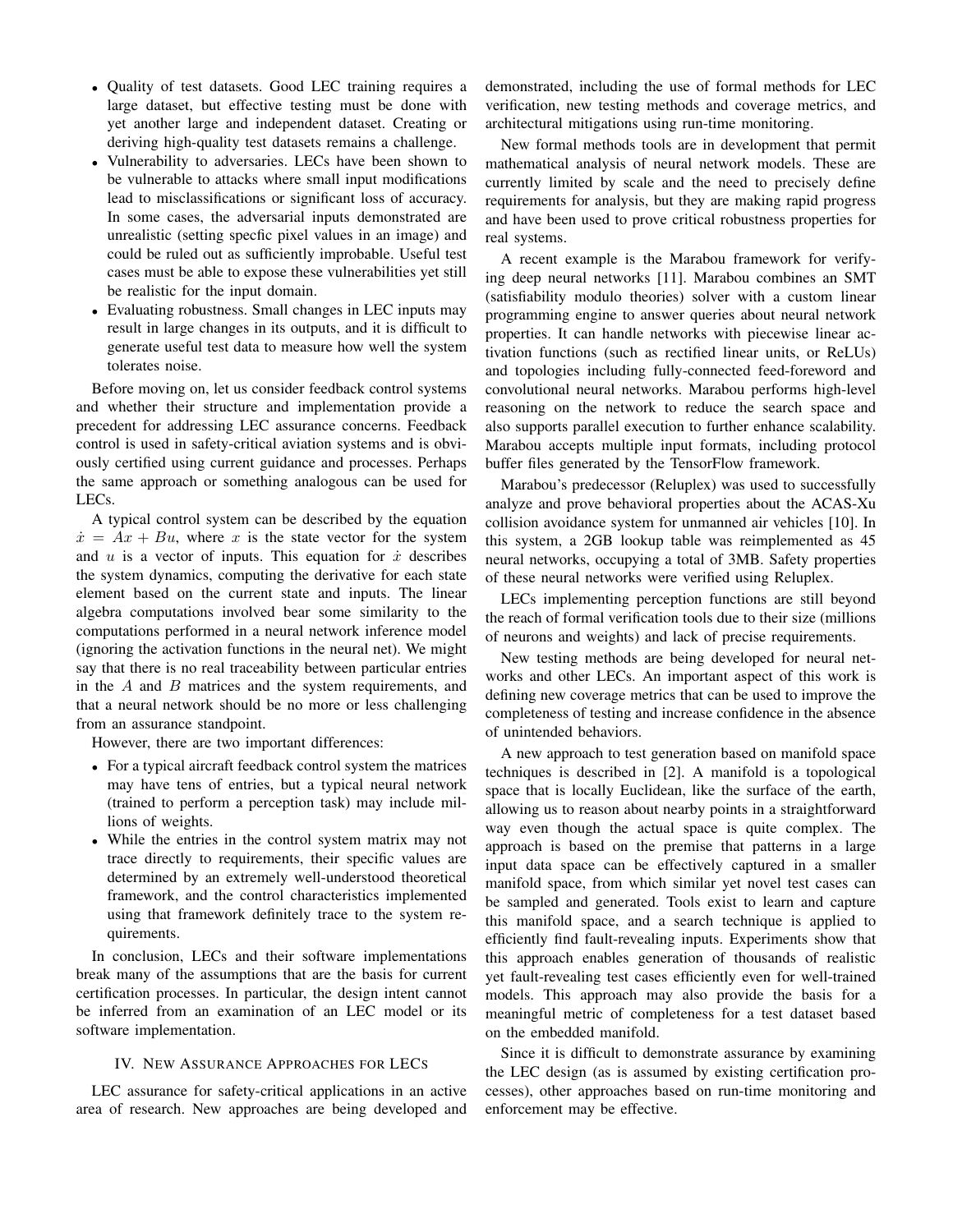Run-time assurance architectures add high-assurance components to the system to ensure that an LEC cannot cause unsafe or unintended system behaviors. Run-time monitors continuously check variables related to the system state, inputs to the LEC, or outputs produced by the LEC and intervene to switch to a backup function that is proven to be safe. Monitors may be used to detect anomalous inputs that are outside of the data distribution used to train the system and therefore could lead to unintended behavior. The main idea is that system performance is provided by the LEC while system safety is guaranteed by high-assurance components (though with lower performance).

In the DARPA Assured Autonomy project we have used a run-time assurance architecture based on the ASTM F3269-17 standard for bounded behavior of complex systems [1], also known as a simplex architecture [14]. The standard provides guidance for mitigating unintended functionality through the use of run-time monitors. The LEC may still contain unintended functionality, but the architecture ensures that there will be no impact on system safety. This approach essentially uses the verified properties of the architecture, run-time monitor, and safety backup functions to justify a reduced level of criticality for the LEC.

The "TaxiNet" run-time assurance demonstration is described in [4]. The baseline system consisted of the aircraft (or simulation), the guidance LEC, a controller for steering the aircraft, and the Vehicle Management System (VMS) which manages actuators on the aircraft and integrates other autonomy functionality. The LEC was implemented as a deep neural network (DNN) trained to estimate the cross-track error (CTE) of the aircraft (position left or right of the runway centerline) based on images from a forward-looking camera on the aircraft. Since the images are 360x200 pixels, the resulting LEC is larger than can be analyzed by current formal methods tools for DNNs, such as Marabou.

The run-time assurance architecture added four different run-time monitors (three for system safety, one for LEC confidence), a Monitor Selector for choosing which monitor to use at any time, and a Contingency Manager to determine when intervention is needed to maintain safety and what action should be taken. In this example, the safety actions available (via the VMS) were to reduce the commanded aircraft speed or to use the brakes to halt the aircraft.

We tested the architecture in a variety of simulated environmental conditions with both well-trained and poorlytrained LECS to assess baseline performance, intervention of the assurance architecture in the presence of LEC errors, and absence of unnecessary intervention (false alarms). We found that the architecture performed in accordance with expectations in all scenarios. In every case where a faulty LEC caused the aircraft to deviate from the required centerline tracking performance, the assurance architecture detected the condition and slowed or halted the aircraft. At no time was the aircraft allowed to depart from the paved runway. Furthermore, we did not observe any false alarms, meaning that the architecture never intervened when the aircraft was performing within

requirements and correctly tracking the runway centerline.

## V. NEW CERTIFICATION GUIDANCE

There are a number of parallel efforts underway to develop new certification guidance supporting the use of LECs in aviation applications.

The European Union Aviation Safety Agency (EASA) has published its *Artificial Intelligence Roadmap 1.0* [6] which establishes an initial vision for safety in the development of LECs in the aviation domain. Important contributions include the definition of "trustworthiness building blocks" for LECs and publication of a proposed timeline, calling for first approvals of LECs (used in an advisory role) around 2025.

EASA has also published a report on a research effort addressing the challenges posed by the use of LECs in aviation entitled *Concepts of Design Assurance for Neural Networks* [3]. The report describes a W-shaped development life-cycle that adds training processes in the middle of the traditional Vshaped life-cycle. It also investigates theoretical and practical *generalization bounds* as a means of establishing confidence that an LEC will perform as intended when faced with novel inputs.

Another recent publication is EASA's concept paper on *First Usable Guidance for Level 1 Machine Learning Applications* [7]. "Level 1" in this context refers to applications in which the LEC is providing assistance to a human operator as opposed to human/machine collaboration or autonomy. The report describes a set of candidate objectives to be satisfied by developers of Level 1 LECs and is intended to provide visibility into regulatory expectations for such systems.

These reports are being used as inputs by the joint SAE committee G34 and EUROCAE working group WG-114, *Artificial Intelligence in Aviation*. WG-114 was formed in 2019 and shortly thereafter merged with G34 to work together to address certification of aeronautical systems implementing artificial intelligence technologies. The goals of the joint committee are to create and maintain reports and recommended practices on the implementation and certification aspects related to AI technologies, including both airborne and ground-based systems needed for the safe operation of aerospace vehicles. The principle work product of the committee will be a new standard: AS6983 Process Standard for Development and Certification/Approval of Aeronautical Safety-Related Products Implementing AI.

The detection and elimination of unintended behaviors has been identified by the committee as a key concern to be addressed by the guidance documents ultimately published. A number of means to achieve this goal are under consideration, looking at different points in the development life-cycle. These include assessments of the completeness and representativeness of the training and test datasets, new structural coverage metrics (though the specifics have yet to be agreed upon), and the use of run-time assurance approaches at the system design level.

One final effort worth noting is the Overarching Properties initiative, which followed from the 2016 U.S. Federal Avia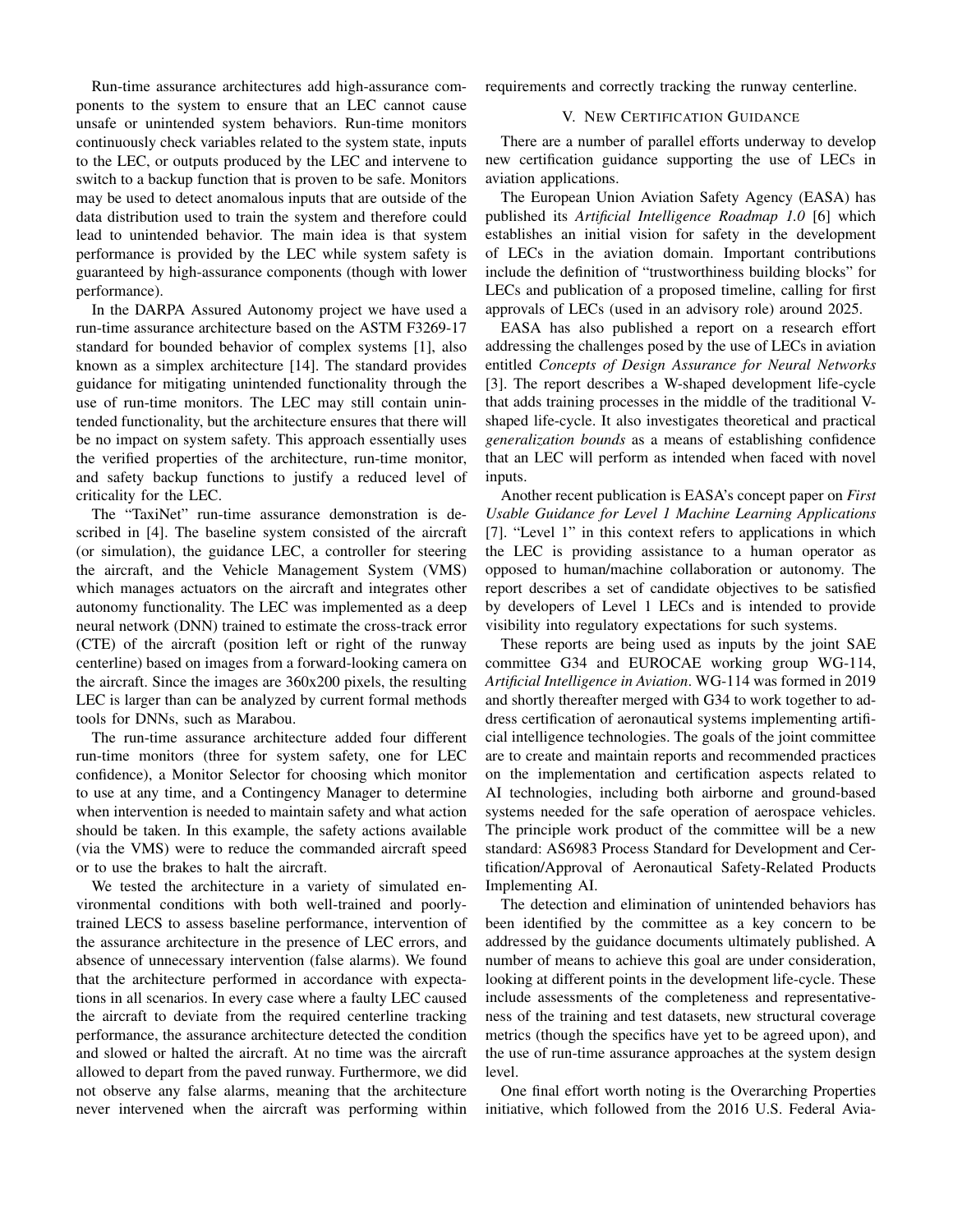tion Administration (FAA) "Streamlining Assurance Processes Workshop." The Overarching Properties (OP) are the product of a multi-year, international effort to develop a minimum set of properties sufficient for use in the approval process. A more detailed explanation of the OP can be found in [9].

The three OP as currently defined are:

- Intent: The defined intended behavior is correct and complete with respect to the desired behavior.
- Correctness: The implementation is correct with respect to its defined intended behavior, under foreseeable operating conditions.
- Innocuity: Any part of the implementation that is not required by the defined intended behavior has no unacceptable impact.

Innocuity captures the goal of eliminating unintended behavior — that is, any behavior that is not included in the defined intended behavior of the system. Innocuity specifically does not restrict the implementation to only contain items which are required by the defined intended behavior. Such things may be necessary when a system is implemented from previously developed items. Rather, it requires that nothing extra in the implementation can negatively affect safety.

## VI. CONCLUSION

For most applications, the best performance that may be currently expected from an LEC (for image classification, for example) is around 99% correct. This is very far from the 10<sup>−</sup><sup>6</sup> probability of failure per hour that may be required for a reliable subsystem or  $10^{-9}$  for aircraft systems with the highest integrity requirements.

We may be better off not thinking of a safety-critical LEC as software that must be verified to meet its allocated system requirements, but rather from the perspective of hardware reliability. Fault-tolerant design principles can then provide guidance for how to use redundancy and fail-safe design mechanisms to achieve the higher levels of reliability required in aircraft systems.

This leaves us with three alternatives:

- Determine that the reliability actually achievable by an LEC is acceptable for a given application.
- Architect the system using principles of fault-tolerant design to achieve higher levels of reliability.
- Reject the use of an LEC and implement the system using traditional non-learning-based methods.

At the present time, there is no agreed upon solution to the detection and elimination of unintended behavior in LECs. The fundamental problem is that LECs were never imagined to be able to provide guarantees of correctness. They are best applied to challenging problem domains where traditional approaches are less effective but where the ability to learn and generalize from large amounts of data can provide unique capabilities. LEC assurance for safety-critical systems remains an active area of research. In all likelihood, certification guidance under development will rely on a combination of techniques, each contributing some bit of assurance evidence.

*Acknowledgment:* This work was funded by DARPA contract FA8750-18-C-0099. The views, opinions and/or findings expressed are those of the author and should not be interpreted as representing the official views or policies of the Department of Defense or the U.S. Government. Approved for Public Release, Distribution Unlimited.

#### **REFERENCES**

- [1] ASTM F3269-17. Standard practice for methods to safely bound flight behavior of unmanned aircraft systems containing complex functions, 2017.
- [2] Taejoon Byun, Abhishek Vijayakumar, Sanjai Rayadurgam, and Darren D. Cofer. Manifold-based test generation for image classifiers. In *IEEE International Conference On Artificial Intelligence Testing, AITest 2020, Oxford, UK, August 3-6, 2020*, pages 15–22. IEEE, 2020.
- [3] Jean Marc Cluzeau, Xavier Henriquel, Georges Rebender, Guillaume Soudain, Luuk van Dijk, Alexey Gronskiy, David Haber, Corentin Perret-Gentil, and Ruben Polak. Concepts of Design Assurance for Neural Networks (CoDANN). https://www.easa.europa.eu/sites/default/files/dfu/ EASA-DDLN-Concepts-of-Design-Assurance-for-Neural-Networks-CoDANN.pdf, Mar 31, 2020.
- [4] Darren D. Cofer, Isaac Amundson, Ramachandra Sattigeri, Arjun Passi, Christopher Boggs, Eric Smith, Limei Gilham, Taejoon Byun, and Sanjai Rayadurgam. Run-Time Assurance for Learning-Based Aircraft Taxiing. In *Digitial Avionics Systems Conference (DASC)*, 2020.
- [5] CSPAN. Defense Department Briefing. https://www.c-span.org/video/ ?168646-1/defense-department-briefing, Feb 12, 2002.
- [6] EASA. Artificial Intelligence Roadmap 1.0: A human-centric approach to AI in aviation. https://www.easa.europa.eu/sites/default/files/dfu/ EASA-AI-Roadmap-v1.0.pdf, 2020.
- [7] EASA. EASA Concept Paper: First usable guidance for Level 1 machine learning applications. https://www.easa.europa.eu/sites/ 1 machine learning applications. default/files/dfu/easa\_concept\_paper\_first\_usable\_guidance\_for\_level\_ 1 machine learning applications - proposed issue 01 1.pdf, April 2021.
- [8] Kelly Hayhurst, Dan Veerhusen, John Chilenski, and Leanna Rierson. A practical tutorial on modified conditiondecision coverage. NASA Technical report TM-2001-210876, 2001.
- [9] C. Michael Holloway. Understanding the Overarching Properties. NASA Technical report TM-2019–220292, 2019.
- [10] Guy Katz, Clark W. Barrett, David L. Dill, Kyle Julian, and Mykel J. Kochenderfer. Reluplex: An efficient SMT solver for verifying deep neural networks. In Rupak Majumdar and Viktor Kuncak, editors, *Computer Aided Verification - 29th International Conference, CAV 2017, Heidelberg, Germany, July 24-28, 2017, Proceedings, Part I*, volume 10426 of *Lecture Notes in Computer Science*, pages 97–117. Springer, 2017.
- [11] Guy Katz, Derek A. Huang, Duligur Ibeling, Kyle Julian, Christopher Lazarus, Rachel Lim, Parth Shah, Shantanu Thakoor, Haoze Wu, Aleksandar Zeljic, David L. Dill, Mykel J. Kochenderfer, and Clark W. Barrett. The marabou framework for verification and analysis of deep neural networks. In Isil Dillig and Serdar Tasiran, editors, *Computer Aided Verification - 31st International Conference, CAV 2019, New York City, NY, USA, July 15-18, 2019, Proceedings, Part I*, volume 11561 of *Lecture Notes in Computer Science*, pages 443–452. Springer, 2019.
- [12] Dusica Marijan and Arnaud Gotlieb. Software testing for machine learning. In *The Thirty-Fourth AAAI Conference on Artificial Intelligence, AAAI 2020, The Thirty-Second Innovative Applications of Artificial Intelligence Conference, IAAI 2020, The Tenth AAAI Symposium on Educational Advances in Artificial Intelligence, EAAI 2020, New York, NY, USA, February 7-12, 2020*, pages 13576–13582. AAAI Press, 2020.
- [13] Aarian Marshall and Alex Davies. Uber's self-driving car didn't know pedestrians could jaywalk. ubers-self-driving-car-didnt-know-pedestrians-could-jaywalk/, Nov 5, 2019.
- [14] Jose Rivera, Alejandro Danylyszyn, Charles Weinstock, Lui Sha, and Michael Gagliardi. An architectural description of the simplex architecture. Technical Report CMU/SEI-96-TR-006, Software Engineering Institute, Carnegie Mellon University, Pittsburgh, PA, 1996.
- [15] RTCA DO-178C. Software considerations in airborne systems and equipment certification, 2011.